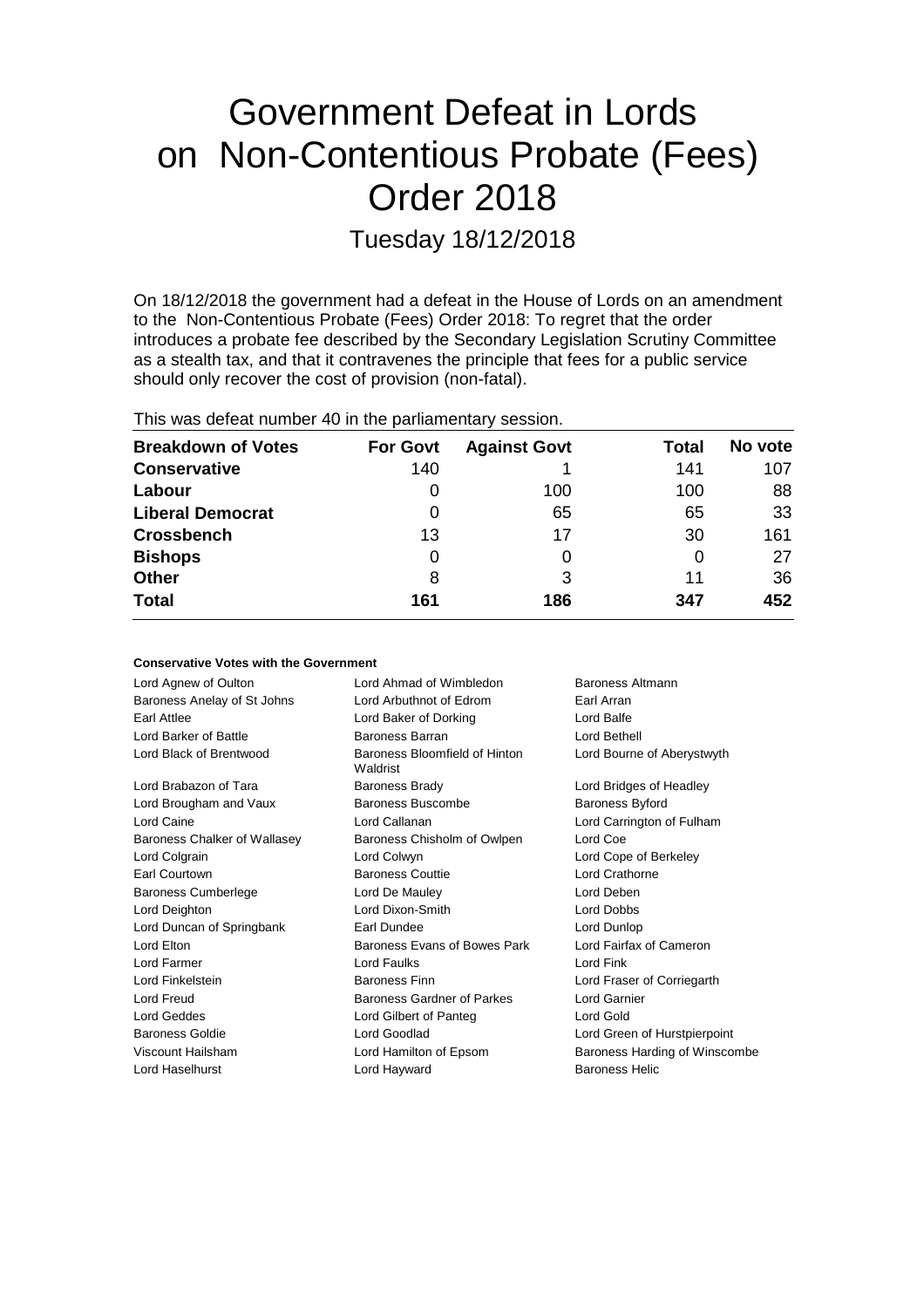Lord Young of Cookham Viscount Younger of Leckie

Lord Henley Lord Higgins Lord Hill of Oareford Lord Hodgson of Astley Abbotts Lord Holmes of Richmond Lord Horam Earl Howe Lord Hunt of Wirral Lord James of Blackheath Baroness Jenkin of Kennington Lord Jopling Lord Keen of Elie Lord King of Bridgwater Lord Kirkhope of Harrogate Lord Lang of Monkton Lord Lansley **Lord Leigh of Hurley** Lord Lord Lilley Earl Lindsay Lord Lingfield Earl Liverpool Lord Livingston of Parkhead Lord MacGregor of Pulham Market Lord Mackay of Clashfern Baroness Manzoor Lord Maude of Horsham Lord McInnes of Kilwinning Baroness Meyer **Baroness Mone** Baroness Mone **Duke of Montrose** Baroness Morris of Bolton Lord Moynihan Baroness Neville-Jones Baroness Neville-Rolfe **Baroness Newlove** Baroness Newlove **Lord Norton of Louth** Lord O'Shaughnessy Lord Palumbo Lord Pickles Baroness Pidding **Lord Price** Lord Price **Lord Randall of Uxbridge** Baroness Rawlings **Baroness Redfern Baroness Redfern Lord Risby** Lord Robathan **Baroness Sater** Baroness Sater Baroness Seccombe Lord Selkirk of Douglas Baroness Shackleton of Belgravia Baroness Shephard of Northwold Lord Sherbourne of Didsbury Lord Shinkwin Lord Smith of Hindhead Baroness Stedman-Scott **Lord Strathclyde** Baroness Stroud Baroness Sugg Lord Suri Lord Taylor of Holbeach Viscount Trenchard Lord Trimble Lord Tugendhat Viscount Ullswater Baroness Vere of Norbiton Baroness Verma Lord Wakeham **Baroness Warsi** Baroness Warsi **Lord Wasserman** Lord Whitby Baroness Wilcox Baroness Williams of Trafford

**Conservative Votes against the Government** Lord Northbrook

### **Labour Votes with the Government**

**Labour Votes against the Government**

Lord Bassam of Brighton Lord Beecham Lord Berkeley Lord Boateng **Lord Bradley Lord Bradley Lord Brennan** Lord Brooke of Alverthorpe Lord Brookman Lord Browne of Ladyton Baroness Bryan of Partick Lord Campbell-Savours Lord Cashman Baroness Chakrabarti **Viscount Chandos Lord Clark of Windermere** Lord Collins of Highbury **Baroness Corston** Baroness Corston Baroness Crawley Lord Cunningham of Felling Lord Davies of Oldham Lord Davies of Stamford Baroness Donaghy Baroness Drake Lord Dubs Lord Elder Lord Faulkner of Worcester Lord Foulkes of Cumnock Baroness Gale Lord Giddens Baroness Golding Lord Gordon of Strathblane Baroness Goudie Lord Griffiths of Burry Port Lord Grocott Lord Hain Viscount Hanworth Baroness Healy of Primrose Hill Baroness Henig Baroness Howells of St Davids Lord Hughes of Woodside Baroness Jones of Whitchurch Lord Jones Lord Judd **Baroness Kennedy of Cradley** Lord Kennedy of Southwark Lord Kinnock Baroness Kinnock of Holyhead Lord Layard Lord Lea of Crondall **Lord Liddle Lord Liddle Baroness Lister of Burtersett** Lord Livermore **Baroness Massey of Darwen** Lord Maxton Lord McAvoy Lord McConnell of Glenscorrodale Baroness McDonagh Baroness McIntosh of Hudnall Lord McKenzie of Luton Lord McNicol of West Kilbride Lord Morris of Aberavon **Lord Morris of Handsworth** Baroness Morris of Yardley Lord Murphy of Torfaen **Baroness Nye** Baroness Osamor Baroness Pitkeathley **Baroness Prosser** Baroness Quin

Baroness Adams of Craigielea Lord Anderson of Swansea Baroness Andrews

Lord Harris of Haringey **Lord Haworth Communist Communist Communist Communist Communist Communist Communist Communist Communist Communist Communist Communist Communist Communist Communist Communist Communist Communist Comm**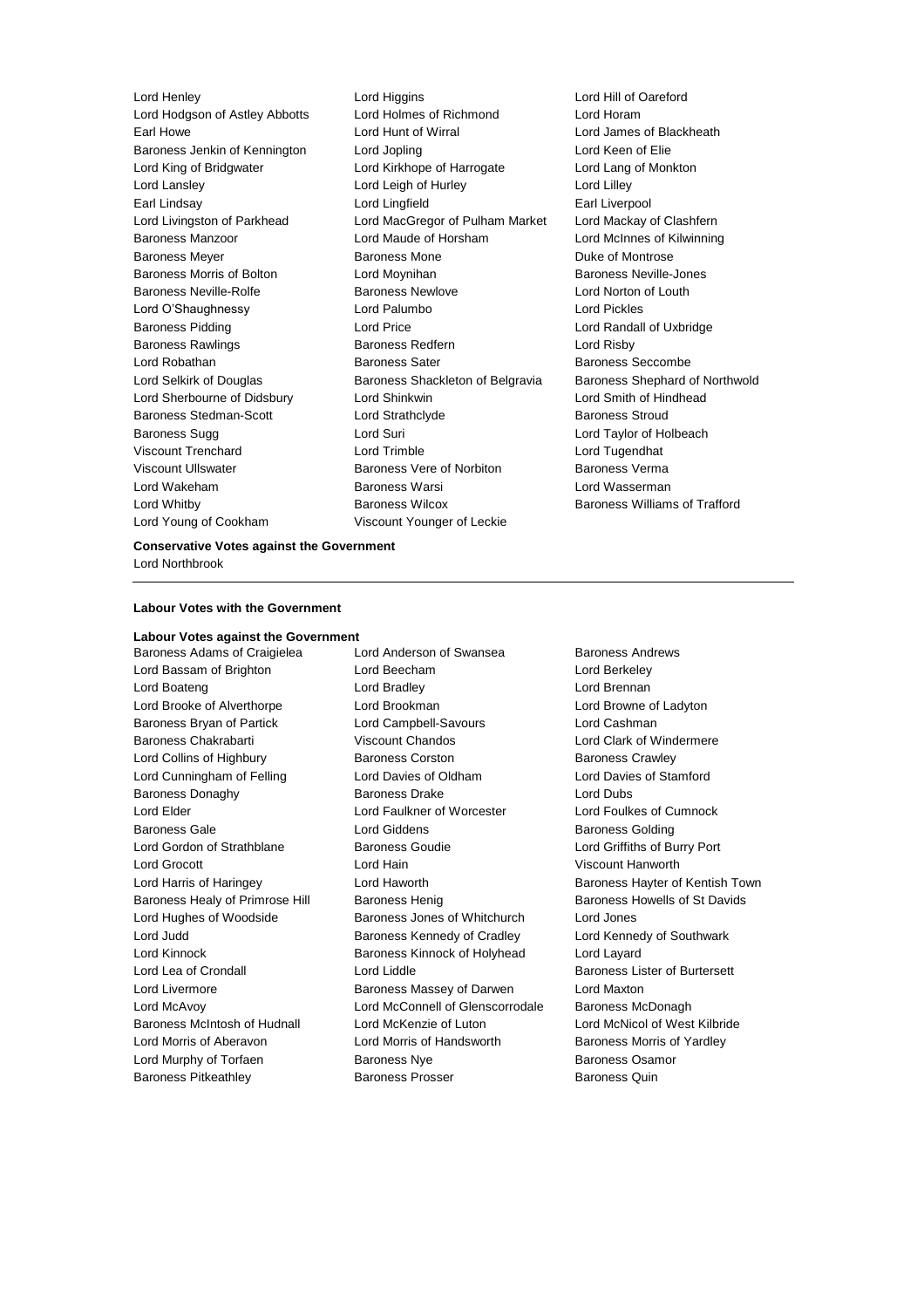Baroness Ramsay of Cartvale Baroness Rebuck Lord Reid of Cardowan **Lord Rooker Communist Construction Communist Construction Communist Construction Communist Communist Communist Communist Communist Communist Communist Communist Communist Communist Communist Communist Communist Communist** Viscount Simon Baroness Smith of Basildon Lord Soley Lord Stevenson of Balmacara Lord Stone of Blackheath Baroness Taylor of Bolton Baroness Thornton Lord Tomlinson Lord Touhig Lord Watson of Invergowrie Lord Watts Lord West of Spithead Baroness Wheeler **Baroness Whitaker Baroness Whitaker Leeds Lord Woolmer of Leeds** Lord Young of Norwood Green

Lord Tunnicliffe **Lord Turnberg** Lord Turnberg **Baroness Warwick of Undercliffe** 

#### **Liberal Democrat Votes with the Government**

#### **Liberal Democrat Votes against the Government**

Lord Addington **Baroness Bakewell of Hardington** Mandeville Baroness Barker Lord Beith Baroness Benjamin Baroness Bowles of Berkhamsted Baroness Brinton **Bruce of Bennachie** Baroness Burt of Solihull Baroness Burt of Solihull Lord Campbell of Pittenweem Lord Chidgey Lord Clement-Jones Lord Cotter **Lord Dholakia** Baroness Doocey Lord Foster of Bath **Lord Fox** Lord Fox **Baroness Garden of Frognal** Lord German Earl Glasgow Lord Goddard of Stockport Baroness Grender Baroness Hamwee Baroness Humphreys Lord Hussain **Baroness Hussein-Ece** Baroness Hussein-Baroness Janke Baroness Jolly Lord Jones of Cheltenham Lord Kirkwood of Kirkhope Baroness Kramer Lord Lee of Trafford Lord Marks of Henley-on-Thames Lord McNally Lord Newby Baroness Northover Lord Paddick Lord Palmer of Childs Hill Baroness Parminter Baroness Randerson Lord Razzall Lord Redesdale Lord Rennard Lord Roberts of Llandudno Baroness Scott of Needham Market Lord Sharkey **Baroness Sheehan** Lord Shipley **Constants In the Shipley** Lord Shutt of Greetland **Baroness Smith of Newnham** Lord Steel of Aikwood Lord Stephen Lord Stoneham of Droxford Lord Stunell Baroness Suttie **Lord Taylor of Goss Moor** Baroness Thomas of Winchester Lord Thomas of Gresford Baroness Thornhill Lord Tope Lord Tyler **Baroness Tyler of Enfield** Lord Wallace of Tankerness Core Baroness Walmsley **Lord Wrigglesworth** 

## **Crossbench Votes with the Government**

Lord Thurlow

Lord Brown of Eaton-under-Heywood Lord Craig of Radley Lord Greenway Lord Hope of Craighead Baroness Howe of Idlicote Lord Judge Lord Kilclooney Lord Loomba Lord Low of Dalston **Lord Pannick** Lord Pannick **Lord Russell of Liverpool** 

#### **Crossbench Votes against the Government**

Baroness D'Souza **Lord Dykes** Lord Dykes Baroness Finlay of Llandaff Lord Hylton **Earl Lytton** Lord Kakkar **Earl Lytton** Baroness Masham of Ilton Lord Mawson Lord Patel Lord Vaux of Harrowden Viscount Waverley

Lord Aberdare **Lord Atton of Liverpool** Lord Armstrong of Ilminster Lord Butler of Brockwell Lord Cameron of Dillington Earl Clancarty

#### **Bishop Votes with the Government**

**Bishop Votes against the Government**